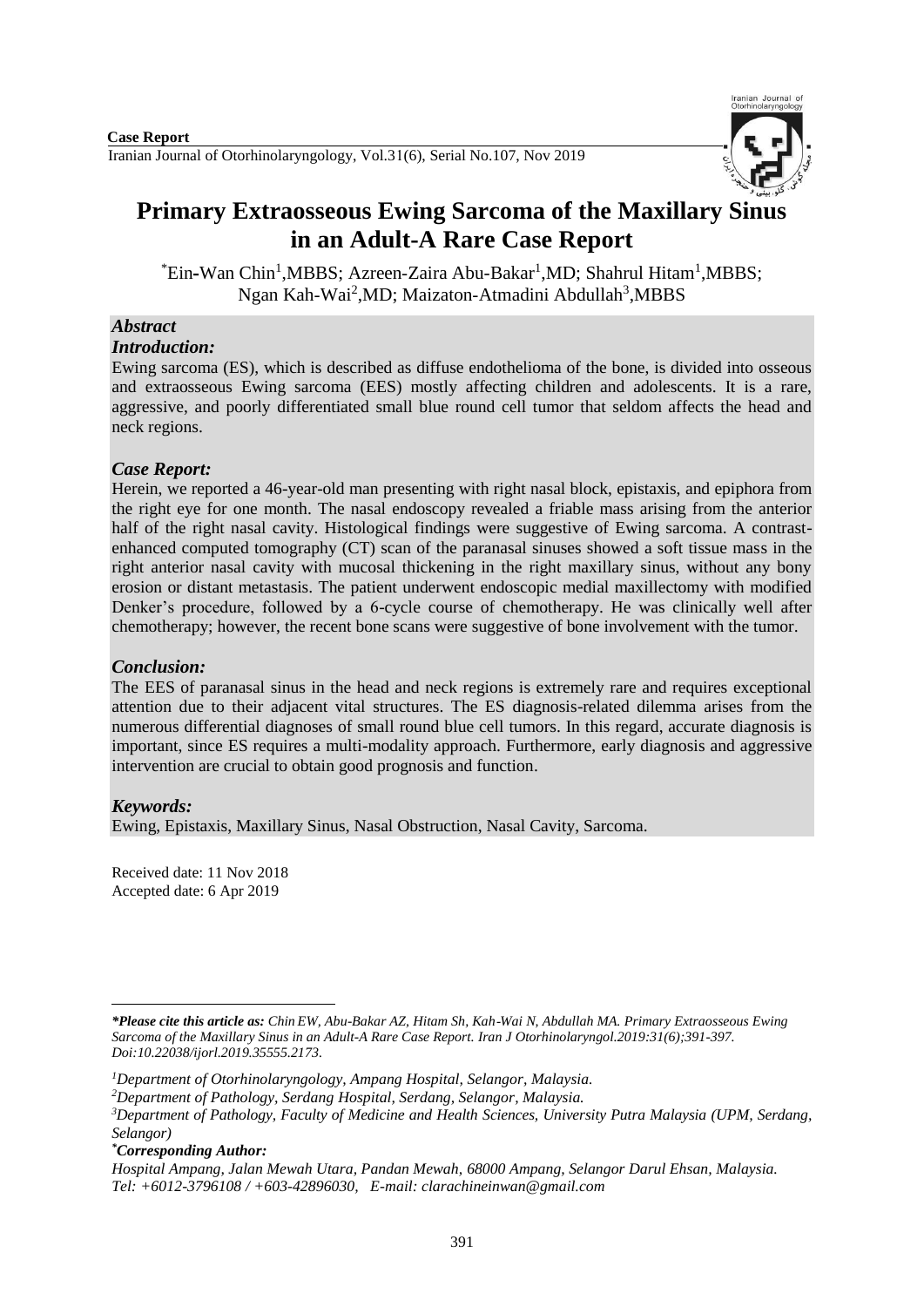#### *Introduction*

Ewing sarcoma (ES) was first described as the diffuse endothelioma of bone by James Ewing in 1921(1). Angervall and Enzinger then introduced the term 'extraosseous soft tissue ES' in 1975 (2).

The ES is divided into osseous/skeletal and extraosseous Ewing sarcoma (EES) that most often affects children and adolescents. The EES is a rare, aggressive, and poorly differentiated small blue round cell tumor, primarily in the soft tissues of the lower extremity and the paravertebral region.

It seldom affects the head and neck region, accounting only for 1-4% of all ES (3). Herein, we reported a case of EES in order to highlight the clinical manifestations, diagnosis, imaging findings, and treatment of primary EES of maxillary sinus in an adult patient.

#### *Case Report*

A 46-year-old Chinese man referred to us with one-month experience of gradually deteriorating right nasal block, epistaxis, and epiphora from the right eye. Nasoendoscopy revealed a reddish, friable mass arising from the right inferior meatus, extending over the anterior half of the right nasal cavity bleeding on touch (Fig.1).



**Fig 1:** White arrow presenting inferior turbinate of right nasal cavity and red arrow showing an endoscopic view of tumor arising from right inferior meatus extending over anterior half of right nasal cavity.

The histology showed a malignant blue cell tumor infiltrating into the subepithelial stroma. Neoplastic cells displayed round to oval nuclei with fine chromatin and indistinct cytoplasmic membrane (Fig.2).



**Fig 2:** Diffuse infiltrates of small blue round cells with scanty cytoplasm and indistinct cell membrane (H&E stain)

A final diagnosis of ES/primitive neuroectodermal tumor (PNET) was made. The contrast-enhanced computed tomography (CT) scan showed a polypoidal soft tissue mass at the right anterior nasal cavity floor, measuring  $0.7\times1.0\times0.7$  cm with mucosal thickening observed in the right maxillary sinus, without any bony erosion and no evidence of distant metastasis (Fig' s.3a,3b). The patient underwent right endoscopic medial maxillectomy with modified Denker's procedure.



**Fig 3:** A) Contrast-enhanced computed tomography (CT) neck soft-tissue window coronal view of patient (blue arrow showing a soft tissue mass at the floor of right anterior nasal cavity), B) contrastenhanced CT neck bone window coronal view of patient (yellow arrow showing the mucosal thickening in right maxillary sinus, blue arrow showing same soft tissue mass at the floor of right anterior nasal cavity, no bony erosion was seen adjacent to the tumor)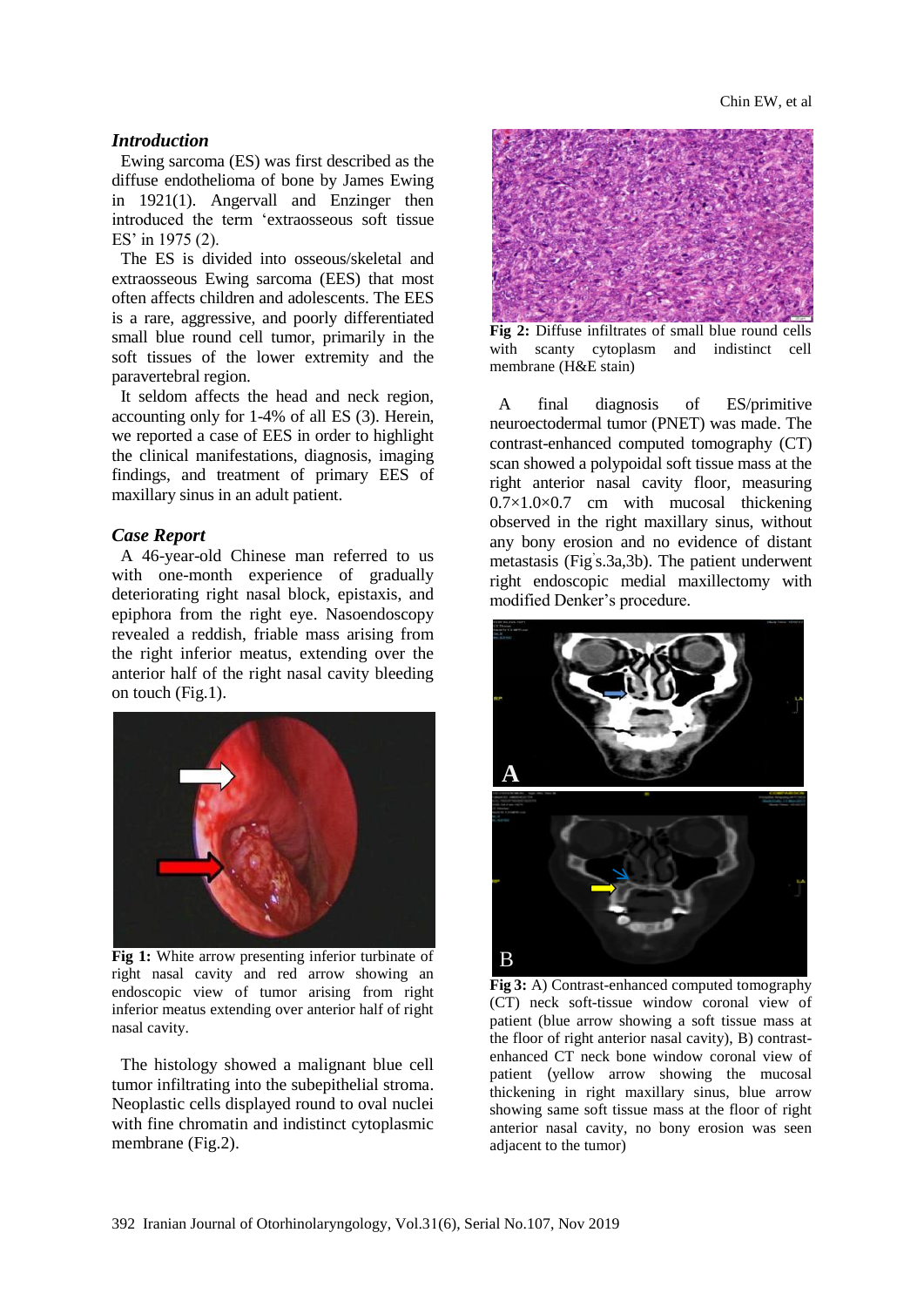Primary Extraoseous Ewing Sarcoma of Maxillary Sinus

Intraoperative biopsy concurred with the initial biopsy diagnosis, and surgical margins were clear. He received three follow-up sessions over 3 months with monthly intervals. In the early stages, he complained of numbness and swelling on the right cheek, along with moderate epiphora; however, the conditions improved in subsequent follow-up. In this regard, no alar collapse was noted, and<br>the rigid nasendoscopy showed good the rigid nasendoscopy showed good epithelialization at the operated site with no sign of relapse. Thereafter, he was referred to the oncology team with the intent of initiating postoperative chemotherapy, consisting of Vincristine, Ifosfamide, Doxorubicin, and Etoposide (VIDE regime), and completed six cycles. Repeated rigid nasendoscopy revealed no observed tumor relapse. After a month of post-chemotherapy, a bone scan was performed and revealed an increased tracer uptake over the right maxillary and nasal bone extending to the right orbital floor.

This indicated sclerotic changes of the bone which were suggestive of bone involvement with tumor. In this regard, he was advised to refer to local radiation therapy; however, he refused to continue his treatment. He was last seen at our clinic 11 months post-operation, with no sign of local recurrence. He defaulted the follow-up since then.

## *Discussion*

Involvement of the paranasal sinus (PNS) in the head and neck region EES is extremely rare, the majority of these cases were mentioned in the mandible, maxilla, maxillary sinus, ethmoid sinus and nasal cavity. It has a male to female ratio as high as 2.4:1, with a median age range of 11-20 years and prevalent among Caucasians (up to 95%). More than 90% of patients refer with a rapidly growing painful mass with the signs of early central nervous system extension.

The tumor of the maxillary sinus presentation might be delayed until the lesion protrudes into the nasal or oral cavity and causes obvious obstructive or nasal symptoms (i.e., nose block or epistaxis), as presented in our patient. Other unspecific symptoms can be paraesthesia, ulceration, pyrexia, anemia, and weight loss (3-5). There is approximately 9- 18% of ES in the head and neck exhibiting distant metastasis at the time of diagnosis,

whereas this value is 0% in sinonasal region. The lungs and skeleton are the most common metastatic regions (5). As ES and peripheral PNETs share the same pathological entity, the World Health Organization refers them as ES/PNET.The diagnosis of ES requires strong positivity for CD99 (Fig.4), and/ or synaptophysin or chromogranin.



**Fig 4:** Tumour cells showing strong positivity for CD99 (immunohistochemical stain)

The cytoplasm of tumor cells frequently contains perioidic acid Schiff-positive glycogen. Hallmark translocation of ES involving the fusion of the ES gene on chromosome 22 with the friend leukaemia virus integration site 1 (FLI1) gene on chromosome 11 shows the characteristic translocation  $t(11;22)$  (q24;q12) which is present in 85% and > 90% of PNETs/ES and extraosseous ES, respectively (Fig.5) (6). It can be revealed by using fluorescence in situ hybridization or polymerase chain reaction techniques (7).



**Fig 5:** Immunohistochemical stain showing positive results for FLI1

There are various differential diagnoses for small round blue cell tumors (SRBCTs), such as epithelial tumors (including poorly differentiated squamous cell carcinoma), mesenchymal tumors (including rhabdomyosarcoma), lymphoproliferative disorder (including lymphoma), and neuroendocrine/ neuroectodermal tumors (including malignant melanoma and olfactory neuroblastoma). The extra panel of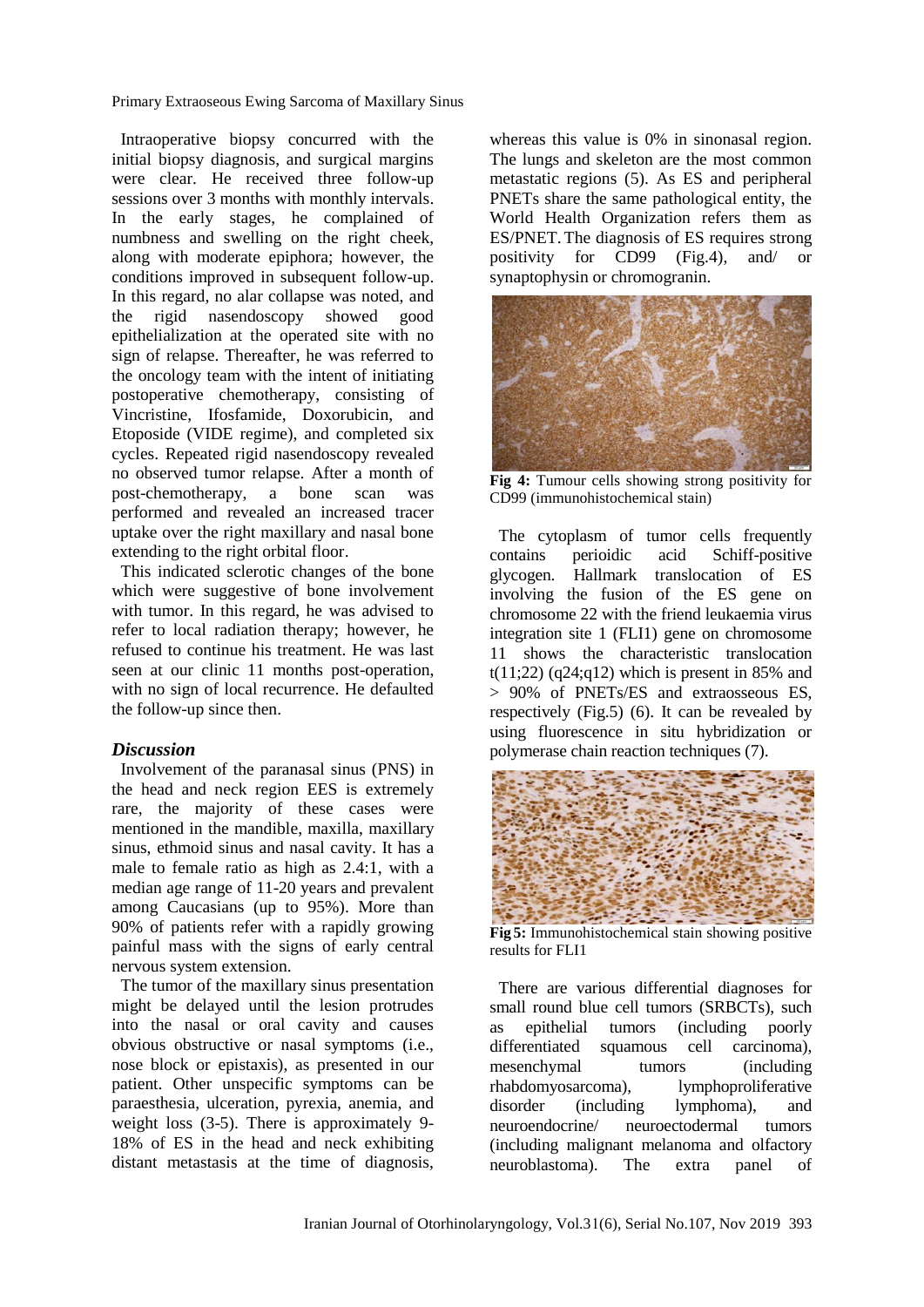immunohistochemical stains and markers will be performed in order to establish final diagnosis and precise treatment. They include cytokeratin and anti-endomysial antibody (epithelial markers), Desmin, myogenin (rhabdomyosarcoma), CD3, CD20, CD45, Tdt (lymphoma including lymphoblastic lymphoma markers), HMB 45, S100 protein, Melan-A (melanoma), neuron-specific enolase, chromogranin A, synaptophysin, and CD56 (neuroendocrine/ neuroectodermal differentiation) (8-9). In this patient, the malignant cells were strongly positive for FLI1, CD99, and BCL and were focally positive for CD56 and synaptophysin. In the absence of other mentioned differential markers for SRBCTs, a final diagnosis of ES was made. Medical imaging, such as CT or magnetic resonance imaging (MRI), are usually performed to evaluate the extent of local disease and metastasis.

 The common CT findings in ES are usually expansile, moth-eaten permeative bony destruction, associated with soft tissue components without calcification. Periosteal reaction is usually aggressive in nature presenting either lamellated (onion-peel) or spiculated (sunburst or hair-on-end). The MRI features included reactive sclerosis pattern with hypointense to isointense on T1W1 and hypointense to hyperintense on T2W2. Moreover, the areas of hemorrhage and necrosis can be observed in MRI (10,11). Some studies even suggested further metastatic workup, such as Technetium-99m scintigraphy, bone scan, and bone marrow biopsy (12,13). In the present case, only CT scan was performed for disease staging. The CT findings showed a localized disease without any distant metastasis; thus, neither MRI nor bone scan was performed. Furthermore, in our center these scans were not easily accessible and will further delay on commencing treatment.

 The ES is known to be both chemosensitive and radiosensitive. Therefore, it is usually treated with multi-modal approaches. The main idea is to treat the local disease, followed by systemic therapy to eradicate micro or distant metastasis. The majority of centers use three- to four-drug chemotherapy regimen consisting of a combination of such agents as vincristine, doxorubicin, cyclophosphamide,

ifosfamide, etoposide, adriamycin, actinomycin D, and/or cisplatinum.

The choice of local treatment depends on the size and resectability of the tumor, as well as the primary site and critical surrounding structures with possible complications. Some prefer radiotherapy to surgery, due to difficulties in obtaining clear surgical margins, as well as the possible disfigurement and destruction caused by surgery (13). Siegal et al. outlined that patients with biopsy alone or complete surgical resection had greater survival rates, compared to incomplete excision. Raney et al. reported that patients with complete tumor removal prior to chemotherapy had greater chance of survival. However, there is limitation for obtaining negative margin of the sinonasal tract (14). In our patient, endoscopic surgical resection was opted, followed by chemotherapy. The given VIDE regimen was one of the standard regimens used globally (15). Since the surgical margin was clear as per EE99 protocol (15), radiation to the primary site was not planned.

Our patient was subjected to endoscopic medial maxillectomy with modified Denker's procedure. In this regard, he underwent endoscopic transnasal inferior turbinectomy and uncinectomy, followed by wide middle meatal antrostomy performed in the usual manner. Subsequently, incision was made inferiorly at the junction of nasal floor and lateral nasal wall (down to the periosteum), and superiorly along the lateral nasal wall extending to anterior-inferiorly up to the anterior end of inferior turbinate, overlying the edge of pyriform aperture. Subperiosteal flap was raised with a freer suction to expose the anterior aspect of the maxilla up to the infraorbital foramen and lateral nasal wall.

Osteotomy was performed at the anterior wall of maxilla and connected to the inferior bony cut of medial maxillectomy. The osteotomy was bounded superiorly by the roof of the maxillary sinus, inferiorly by the junction of nasal floor and medial maxillary wall, and posteriorly by the posterior wall of maxillary, preserving the infra-orbital neurovascular bundle. Thereafter, the lesion was resected and removed en bloc. Nasolacrimal duct was identified and marsupialized with sickle knife to prevent stenosis.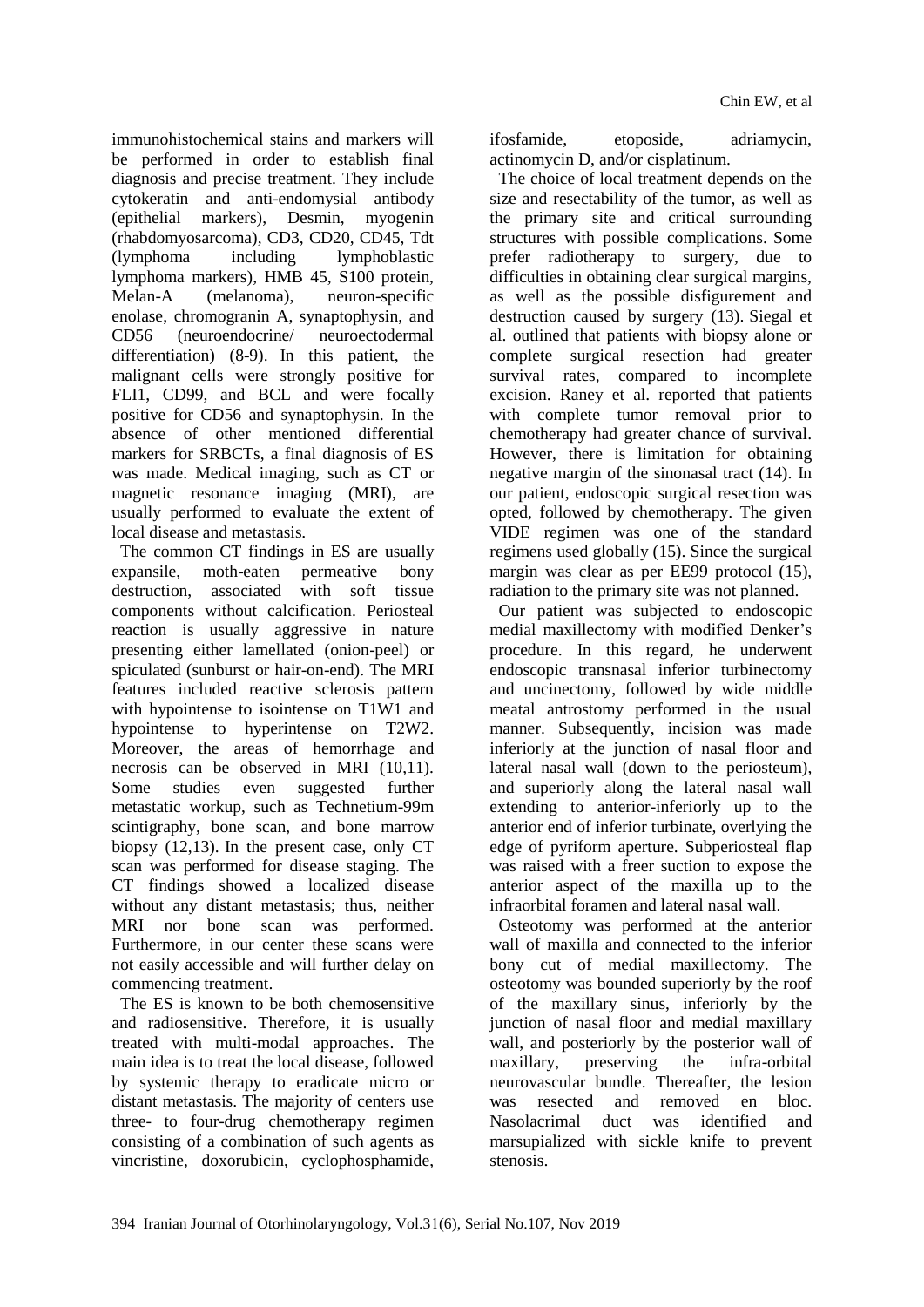## Primary Extraoseous Ewing Sarcoma of Maxillary Sinus

| Study (year)                            | <b>Cases</b> | Age (mean) and<br>gender          | <b>Site</b>                                                                                                                                                                                                                | <b>Presentation</b>                                                                                                                                         | <b>Treatment</b> given                                                                                                                                  | Mets                                                                                          | Local<br>recurrence                                                            |
|-----------------------------------------|--------------|-----------------------------------|----------------------------------------------------------------------------------------------------------------------------------------------------------------------------------------------------------------------------|-------------------------------------------------------------------------------------------------------------------------------------------------------------|---------------------------------------------------------------------------------------------------------------------------------------------------------|-----------------------------------------------------------------------------------------------|--------------------------------------------------------------------------------|
| Pontius &<br>Sebek $(16)$<br>(1981)     | 1 case       | 39YO, M                           | Nasal cavity and<br>paranasal sinus                                                                                                                                                                                        | Epistaxis, nasal<br>obstruction, malar<br>pain, epiphora                                                                                                    | Surgery and post-op<br>RT                                                                                                                               | Nil                                                                                           | Nil                                                                            |
| Siegal et al.<br>(1987)                 | 29<br>cases  | $10.9$ YO,<br>$M: F = 1.23$       | Skull (38%), cervical<br>vertebrae (24%),<br>mandibular (21%),<br>maxilla (14%),<br>ethmoid sinus (3%),                                                                                                                    | Mass (48%), central<br>nervous system and<br>ocular effects (38%),<br>swelling at the site of<br>tumour $(17%)$ ,                                           | $CHT + RT + biopy$<br>or complete resection<br>$(76\%)$ , CHT + RT +<br>incomplete resection<br>(24%)                                                   | Nil                                                                                           | Nil                                                                            |
| Lane et al.<br>(1990)                   | 1 case       | 7YO, M                            | Nasal cavity with<br>ethmoid sinus                                                                                                                                                                                         | Eye swelling with<br>diplopia                                                                                                                               | Surgery with post-op<br><b>CHT</b>                                                                                                                      | N/A                                                                                           | N/A                                                                            |
| Allam et al.<br>(1999)                  | 24<br>cases  | 16.5 YO (median),<br>$M: F = 2.4$ | Maxilla (37.5%),<br>mandible (25%), orbit<br>$(17\%)$ , skull $(12.5\%)$ ,<br>nasal cavity (8%)                                                                                                                            | Painful swelling<br>$(90\%)$                                                                                                                                | Initial biopsy +<br>combined $CHT + RT$<br>$(58\%)$ , surgery +<br>post-op $CHT + RT$<br>$(21\%)$ , surgery +<br>post-op RT (8%),<br>surgery alone (8%) | Metastatic at<br>diagnosis<br>$(12.5\%)$<br>distant<br>metastasis<br>$(46%)$ : lungs<br>(27%) | 29%                                                                            |
| Mark et al.<br>(2003)                   | 1 case       | 14YO, F                           | Ethmoid sinus                                                                                                                                                                                                              | Nasal symptoms<br>(purulent discharge,<br>nasal obstruction,<br>epistaxis)                                                                                  | $Surgery + post-op$<br>$CHT + RT$                                                                                                                       | Nil                                                                                           | Nil                                                                            |
| Caner et al.<br>(2005)                  | 1 case       | 14YO, M                           | Paranasal sinus<br>(maxillary, sphenoid,<br>ethmoid) extending<br>left orbit and middle<br>cranial fossa                                                                                                                   | Cheek swelling, nasal<br>obstruction, headache                                                                                                              | $CHT + RT$                                                                                                                                              | N/A                                                                                           | N/A                                                                            |
| Saurabh<br>et al. (2007)                | 1 case       | 15 YO, M                          | Maxilla with<br>intraorbital extension                                                                                                                                                                                     | Nasal symptoms<br>(obstruction,<br>discharge, epistaxis),<br>painful facial<br>swelling, ocular<br>symptoms (vision<br>impaired, epiphora<br>and proptosis) | Operation with post-<br>$op$ CHT + RT                                                                                                                   | N/A                                                                                           | N/A                                                                            |
| Sara Hafezi et<br>al. (2010)            | 14<br>cases  | 32.4 YO, $M:$ F =<br>0.56         | Nasal cavity (36%),<br>one or more sinuses<br>$(36\%)$ , both nasal<br>cavity and at least one<br>sinus (28%). Involved<br>sinus: maxillary<br>$(36%)$ , ethmoid<br>$(36%)$ , sphenoid<br>$(14%)$ and frontal<br>$(14%)$ . | Nasal obstruction<br>and/or epistaxis                                                                                                                       | Combined CHT + RT<br>$(21\%)$ , surgery alone<br>$(14%)$ , CHT alone<br>(7%), surgery with<br>post-op RT (7%)                                           | <b>Breast</b> mets<br>$(7\%)$ , lung<br>mets $(7%)$                                           | 14% dead<br>of local<br>disease<br>$(N/A)$ for<br>local<br>recurrence<br>date) |
| Dutta et al.<br>(2014)                  | 1 case       | 67 YO, M                          | Maxillary sinus                                                                                                                                                                                                            | Painful swelling over<br>left cheek                                                                                                                         | $Surgery + post-op$<br>$CHT + RT$                                                                                                                       | Nil                                                                                           | Nil                                                                            |
| Bivas et al.<br>(2015)                  | 35<br>cases  | 12 YO (median),<br>$M:$ F = 2.5   | Maxilla & maxillary<br>sinus $(40\%)$ ,<br>mandible (20%), orbit<br>(15%)                                                                                                                                                  | Swelling (94%), pain<br>$(37\%)$ , systemic<br>symptoms $(14%)$                                                                                             | Combined CHT + RT<br>$(66\%)$ , CHT +<br>$surgery + post-op RT$<br>$(23%)$ , CHT alone<br>$(8\%)$ , CHT + surgery<br>(3%)                               | Lung $(3\%)$ ,<br>bone $(3\%)$ ,<br>bone marrow<br>(3%)                                       | 9%                                                                             |
| Maria et al.<br>(2015)                  | 1 case       | 33 YO, M                          | Sinonasal tract with<br>ethmoid/sphenoid<br>sinus involvement<br>and intracranial<br>extension                                                                                                                             | Anosmia, epistaxis,<br>reduction of visual<br>acuity, headache                                                                                              | Surgery with post-op<br>$CHT + RT$                                                                                                                      | Nil                                                                                           | Nil                                                                            |
| Firas et al.<br>(2015)                  | 1 case       | 22 YO, F                          | Maxillary sinus                                                                                                                                                                                                            | Cheek swelling with<br>pain                                                                                                                                 | $CHT + RT$                                                                                                                                              | Nil                                                                                           | Nil                                                                            |
| Davide et al.<br>(17)(2016)             | 5 cases      | 36 YO (median),<br>$M:$ F=0.2     | Nasoethmoidal<br>complex (80%),<br>maxillary antrum<br>(20%)                                                                                                                                                               | Nasal obstruction<br>$(60\%)$ , epistaxis<br>$(60\%)$ , diplopia<br>$(20\%)$ , headache<br>(20%)                                                            | $CHT + RT + surgery$<br>$(80\%)$ , combined<br>$CHT + RT (20%)$                                                                                         | Sacrum<br>$(20\%)$ ,<br>leptomeninge<br>al $(20%)$                                            | 20%                                                                            |
| Tomoharu<br>Suzuki et al.<br>(18)(2017) | 1 case       | 23YO, M                           | Nasal cavity,<br>maxillary antrum and<br>ethmoid sinus                                                                                                                                                                     | Purulent rhinorrhea,<br>nasal obstruction, and<br>epistaxis                                                                                                 | Surgery and post-op<br>$CHT + RT$                                                                                                                       | Nil                                                                                           | Nil                                                                            |

| Table 1: Summary of reported extraskeletal Ewing sarcoma in sinonasal tract |  |
|-----------------------------------------------------------------------------|--|
|                                                                             |  |

YO: years old, Mets: metastasis, M/F: male to female ratio, CHT: chemotherapy, RT: radiotherapy, +/-: with or without, post-op: post operative, N/AL: not applicable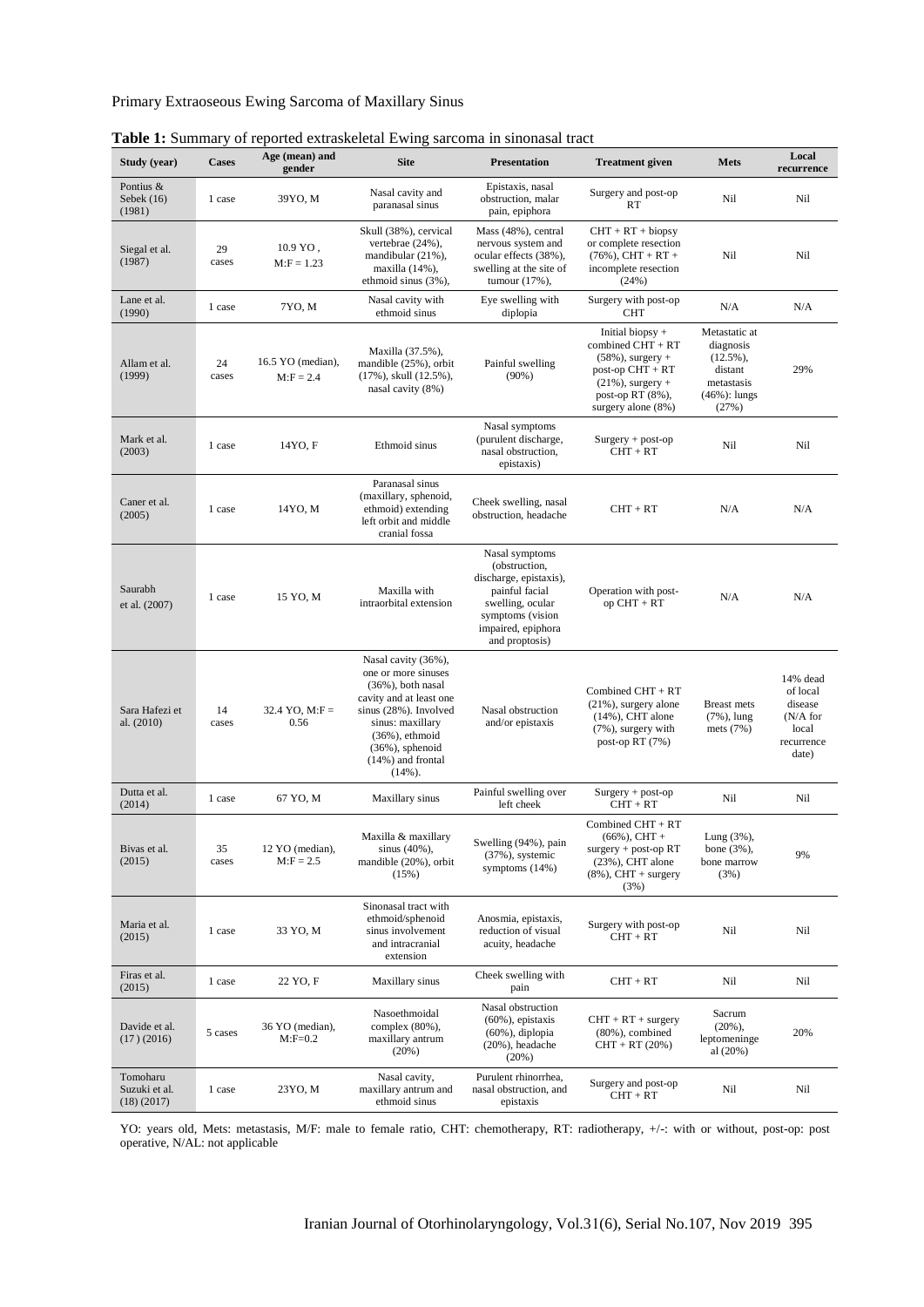An analysis conducted by Bivas et al. showed that baseline high white blood cell count (>11,000/μL) was an independent predictor of the worst event-free survival, due to possible micrometastatic disease without overt metastasis. Histologic filigree pattern carried poorer prognosis, based on the evaluation of the Intergroup Ewing Sarcoma Study (IESS) data in 1983 (19). Several studies revealed that the main prognostic factor affecting the patients' overall survival and disease-free survival is the response to chemotherapy treatment. Local control rate of the disease is attributed to the initial tumor size (large if  $>10$ ) cm) and total delivered radiation dose (suggested median dose: 5040 cGy). Local recurrence rate was up to 29% in the studies carried out by Allam et al. In addition, metastatic spread at presentation with marked tumor necrosis is considered to have inferior outcome (20).According to the IESS, primary ES in the head and neck is proven to have better prognosis and lower mortality, compared to that in other anatomic locations. Nonetheless, the ES of the head and neck needs particular attention due to its proximity to vital structures, such as the orbit, brain, and major neck vessels, especially in case of local treatment, either in the form of surgery or radiotherapy. Therefore, therapy should be individualized, depending on the site of involvement with adequate reconstructive surgery to prevent further mutilation, morbidity, and mortality if it is considered likely that the benefits outweigh the risks.

## *Conclusion*

The ES is extremely rare to occur as a primary tumor in the head and neck region, especially at PNS; however, it has better prognosis and lower mortality. Early and accurate diagnosis, as well as aggressive intervention with multimodality approaches, are crucial to obtain good prognosis and functionality after the treatment. However, patient still needs to be followed up closely since local recurrence and distant metastasis are common.

## *Acknowledgments*

We would like to thank the Director General of Health Malaysia for his permission to publish this article.

## *Reference*

**1.** Ewing J. Diffuse endothelioma of bone. Proc N Y Pathol Soc.1921;21:17-24.

**2.** Angervakk L, Enzinger FM (1975) Extraskeletal neoplasm resembling Ewing sarcoma. Cancer 36:240–51.

**3.** [Siegal GP,](https://www.ncbi.nlm.nih.gov/pubmed/?term=Siegal%20GP%5bAuthor%5d&cauthor=true&cauthor_uid=3677016) [Oliver WR,](https://www.ncbi.nlm.nih.gov/pubmed/?term=Oliver%20WR%5bAuthor%5d&cauthor=true&cauthor_uid=3677016) [Reinus WR,](https://www.ncbi.nlm.nih.gov/pubmed/?term=Reinus%20WR%5bAuthor%5d&cauthor=true&cauthor_uid=3677016) [Gilula](https://www.ncbi.nlm.nih.gov/pubmed/?term=Gilula%20LA%5bAuthor%5d&cauthor=true&cauthor_uid=3677016)  [LA,](https://www.ncbi.nlm.nih.gov/pubmed/?term=Gilula%20LA%5bAuthor%5d&cauthor=true&cauthor_uid=3677016) [Foulkes MA,](https://www.ncbi.nlm.nih.gov/pubmed/?term=Foulkes%20MA%5bAuthor%5d&cauthor=true&cauthor_uid=3677016) [Kissane JM,](https://www.ncbi.nlm.nih.gov/pubmed/?term=Kissane%20JM%5bAuthor%5d&cauthor=true&cauthor_uid=3677016) et al. Primary Ewing's sarcoma involving the bones of the head and neck. Cancer 1987; 60:2829–40.

**4.** Hafezi [S,](https://www.ncbi.nlm.nih.gov/pubmed/?term=Hafezi%20S%5bAuthor%5d&cauthor=true&cauthor_uid=21107767) Seethala [RR,](https://www.ncbi.nlm.nih.gov/pubmed/?term=Seethala%20RR%5bAuthor%5d&cauthor=true&cauthor_uid=21107767) Stelow [EB,](https://www.ncbi.nlm.nih.gov/pubmed/?term=Stelow%20EB%5bAuthor%5d&cauthor=true&cauthor_uid=21107767) Mills [SE,](https://www.ncbi.nlm.nih.gov/pubmed/?term=Mills%20SE%5bAuthor%5d&cauthor=true&cauthor_uid=21107767) Leong [IT,](https://www.ncbi.nlm.nih.gov/pubmed/?term=Leong%20IT%5bAuthor%5d&cauthor=true&cauthor_uid=21107767) [Elaine MacDuff,](https://www.ncbi.nlm.nih.gov/pubmed/?term=MacDuff%20E%5bAuthor%5d&cauthor=true&cauthor_uid=21107767) et al. Ewing's Family of Tumors of the Sinonasal Tract and Maxillary Bone. Head and Neck Pathol(2011)5:8-16.

**5.** Allam A, El-Husseiny G, Khafaga Y, [Alaa](https://www.ncbi.nlm.nih.gov/pubmed/?term=Kandil%20A%5bAuthor%5d&cauthor=true&cauthor_uid=18521259)  [Kandil,](https://www.ncbi.nlm.nih.gov/pubmed/?term=Kandil%20A%5bAuthor%5d&cauthor=true&cauthor_uid=18521259) [Alan Gray,](https://www.ncbi.nlm.nih.gov/pubmed/?term=Gray%20A%5bAuthor%5d&cauthor=true&cauthor_uid=18521259) [Adnan Ezzat](https://www.ncbi.nlm.nih.gov/pubmed/?term=Ezzat%20A%5bAuthor%5d&cauthor=true&cauthor_uid=18521259) et al. Ewing's sarcoma of the head and neck: a retrospective analysis of 24 cases. Sarcoma 1999; 3:11–15.

**6.** Ushigome S, Machinami R, Sorensen PH. Ewing sarcoma/ primitive neuroectodermal tumor (PNET). In: Fletcher CD, Unni KK, Mertens F, editors. World Health Organization classification of tumours. Pathology and genetics of bone and soft tissue tumours Lyon. France: IARC Press; 2002. p. 298–300.

**7.** Maria EN, Andrea PS, David R, Francesca P, Marco G, Laura F, et al. [Primary Ewing's](https://www.ncbi.nlm.nih.gov/pmc/articles/PMC4487037/)  sarcoma of the sinonasal [tract, eroding the ethmoid](https://www.ncbi.nlm.nih.gov/pmc/articles/PMC4487037/)  [and sphenoid sinus with intracranial extension: A](https://www.ncbi.nlm.nih.gov/pmc/articles/PMC4487037/)  [rare case report.](https://www.ncbi.nlm.nih.gov/pmc/articles/PMC4487037/)Mol Clin Oncol. 2015 Jul; 3(4): 807-10. Published online 2015 Apr24. PMCID: PMC4487037.

**8.** [Dutta M,](https://europepmc.org/search;jsessionid=969ABC1D4B9A4B96B4BD3E50C37EDF13?query=AUTH:) [Ghatak S,](https://europepmc.org/search;jsessionid=969ABC1D4B9A4B96B4BD3E50C37EDF13?query=AUTH:) [Biswas](https://europepmc.org/search;jsessionid=969ABC1D4B9A4B96B4BD3E50C37EDF13?query=AUTH:) G, [Sen A.](https://europepmc.org/search;jsessionid=969ABC1D4B9A4B96B4BD3E50C37EDF13?query=AUTH:) Primary soft tissue Ewing's sarcoma of the maxillary sinus in elderly patients: presentation, management and prognosis. [Singapore Medical](https://europepmc.org/search;jsessionid=969ABC1D4B9A4B96B4BD3E50C37EDF13?query=JOURNAL:)  [Journal](https://europepmc.org/search;jsessionid=969ABC1D4B9A4B96B4BD3E50C37EDF13?query=JOURNAL:) [01 Jun 2014, 55(6):e96-100]. PMID: 24442190. PMCID: PMC4294066.

**9.** Mark Aferzon, W. Edward W, James RP. Ewing's sarcoma of the ethmoid sinus. Otolaryngol Head Neck Surg 2003;128:897-901.

**10.** Varshney [S,](https://www.ncbi.nlm.nih.gov/pubmed/?term=Varshney%20S%5bAuthor%5d&cauthor=true&cauthor_uid=23120451) Bist [SS,](https://www.ncbi.nlm.nih.gov/pubmed/?term=Bist%20SS%5bAuthor%5d&cauthor=true&cauthor_uid=23120451) Gupt[a N,](https://www.ncbi.nlm.nih.gov/pubmed/?term=Gupta%20N%5bAuthor%5d&cauthor=true&cauthor_uid=23120451) Bhatia [R.](https://www.ncbi.nlm.nih.gov/pubmed/?term=Bhatia%20R%5bAuthor%5d&cauthor=true&cauthor_uid=23120451)  Primary extraskeletal Ewing's sarcoma of the maxilla with intraorbital extension. [Indian J](https://www.ncbi.nlm.nih.gov/pmc/articles/PMC3452126/)  [Otolaryngol Head Neck Surg.](https://www.ncbi.nlm.nih.gov/pmc/articles/PMC3452126/) 2007 Sep; 59(3):273–6.

**11.** Caner O, Taner A, Altan Y, Feramuz D, Meltem N, Oznur D. Primary Ewing's sarcoma of the paranasal sinus with intracranial and intraorbital extension. European Journal of Radiology Extra 55 (2005) 47–50.

**12.** Firas N, Moustafa A, Ousama A, Emaad B. Ewing's Sarcoma of the maxillary sinus. Egyptian Journal of Ear, Nose, Throat and Allied Sciences (2015) 16; 177-180.

**13.** Biswas B, Thakar A, Mohanti BK, Vishnubhatla S, Bakhshi S. Prognostic factors in